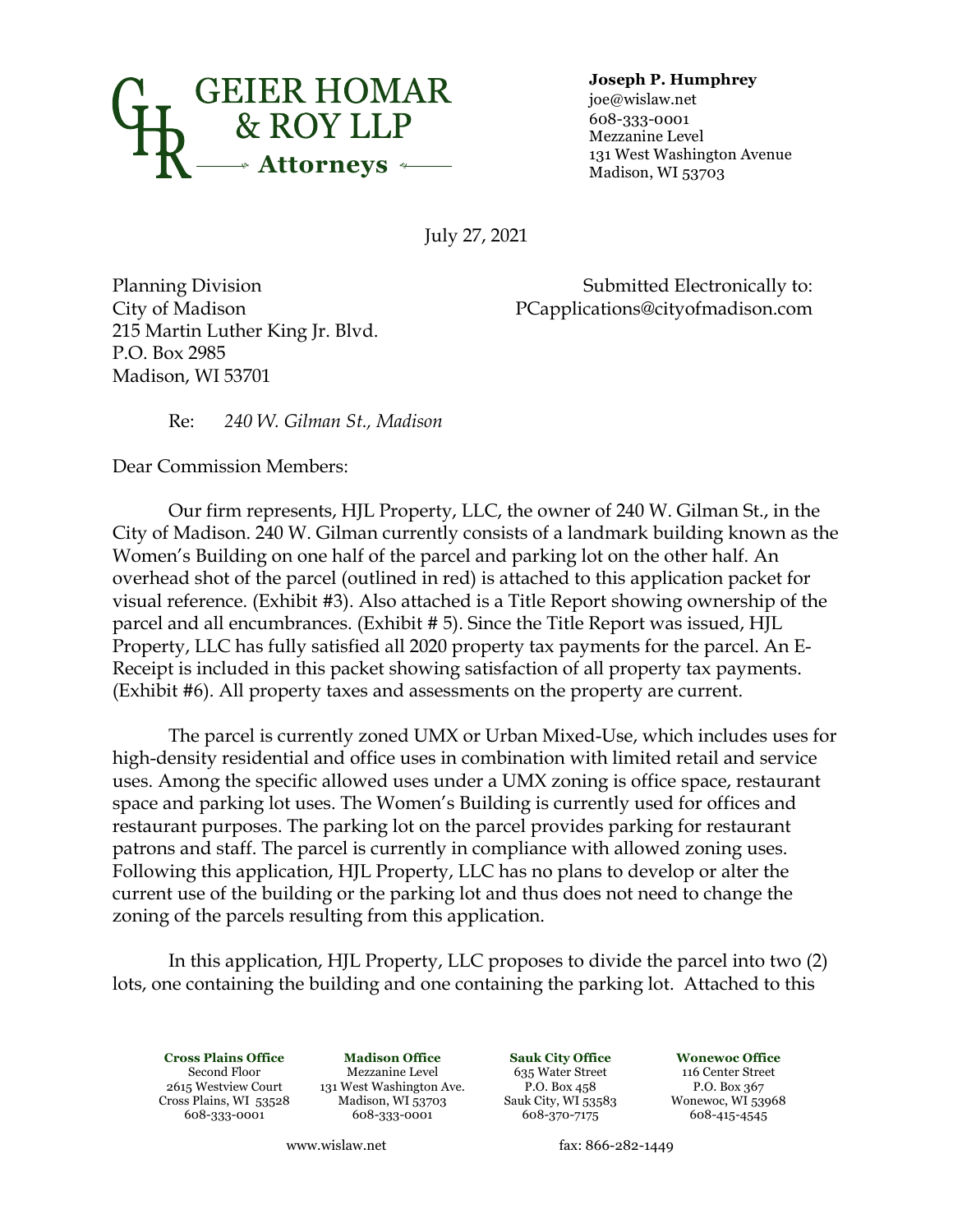Letter to Planning Commission July 27, 2021 Page 2

application packet is a visual graphic showing the current boundaries of the parcel and the proposed parcel division. (Exhibit #4). Also attached to this packet is the preliminary CSM identifying the exact resulting boundaries of the proposed parcel division. (Exhibit #2). The proposed division will result in two parcels that continue to comply with uses allowed under the UMX designation. Additionally, the new resulting parcels will be in excess of 3,000 square feet and over 30 feet in width and meet all other minimum standards outlined in MGO 28.076 that govern Urban Mixed-Use District zoning lot sizes.

HJL Property, LLC is aware that the proposed new boundary line dividing the parcel is not a straight line but instead jogs to the northeast in order to encapsulate the addition to the Women's Building and accommodate the required side yard set back. This jog results in the entire parking lot being on one resulting parcel, and the entire building, including all set backs, being on the other resulting parcel. If a straight line were used to divide the parcel, a sliver of the parking lot would be cleaved off from the rest of the parking lot and included on the building parcel or a portion of the building would be cleaved off onto the parking lot parcel. In either case, a straight property line would complicate future sales or use of either parcel by requiring additional easements, management agreements and other encumbrances to accommodate a property line encroachment. By approving the proposal for a property line that jogs, the City would be simplifying the use of the parcels with a property line that is intuitive to the current and future parcel use and surroundings.

The current and resulting parcel would contain the Women's Building, a Designated Madison Landmark. This proposed division was presented to the Landmark Commission and approved for a Certificate of Appropriateness at their hearing held on July 26, 2021. The proposed division will preserve the historic landmark status of the Women's Building and its surroundings. Attached is the Landmarks Commission Report prepared by Landmarks Commission staff describing the history of the parcel and recommending approval of a Certificate of Appropriateness for the division proposed by HJL Property, LLC. (Exhibit #7).

Since the proposal will not result in any change in use, density or population, no changes to the public transportation, public infrastructure or public services will be necessary as a result of the proposed division. Approval of the CSM will not affect any public services.